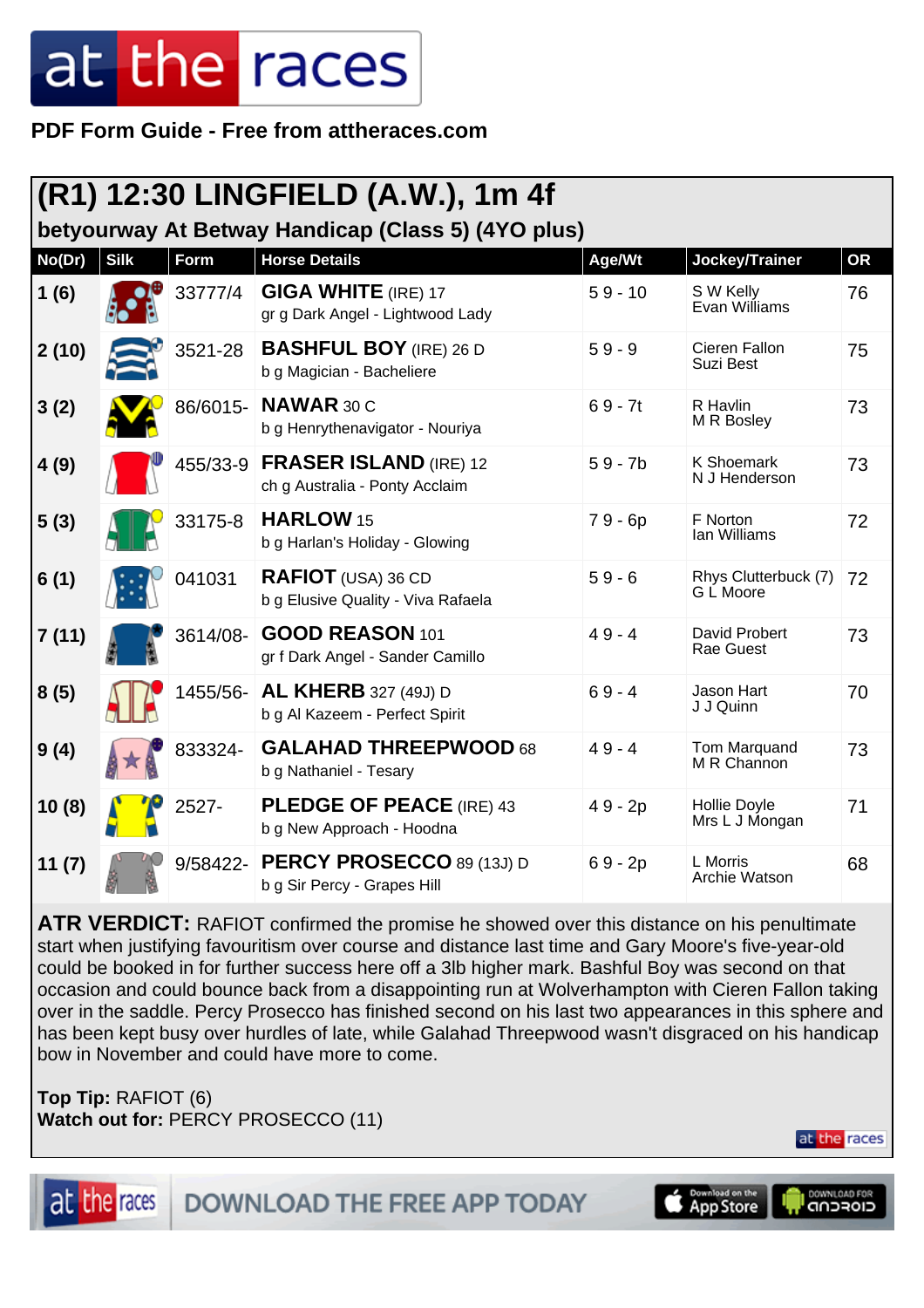## at the races

**PDF Form Guide - Free from attheraces.com**

| (R1) 13:20 WINCANTON, 1m 7f 65y                                                                                     |             |                 |                                                                          |             |                                             |           |  |
|---------------------------------------------------------------------------------------------------------------------|-------------|-----------------|--------------------------------------------------------------------------|-------------|---------------------------------------------|-----------|--|
| Timeform Premium Ratings Available At racingtv.com 'National Hunt' Maiden<br>Hurdle (GBB Race) (Class 4) (4YO plus) |             |                 |                                                                          |             |                                             |           |  |
| <b>No</b>                                                                                                           | <b>Silk</b> | Form            | <b>Horse Details</b>                                                     | Age/Wt      | Jockey/Trainer                              | <b>OR</b> |  |
| 1                                                                                                                   |             | $2 - 4$         | <b>BLUMEN GLORY (IRE) 36</b><br>b g Fame And Glory - Blume               | $511 - 4$   | T Scudamore<br>N P Mulholland               |           |  |
| $\boldsymbol{2}$                                                                                                    |             | 80              | <b>BOB BACKUS (IRE) 22</b><br>b g Milan - Boro Bee                       | $611 - 4$   | <b>Rex Dingle</b><br>A J Honeyball          |           |  |
| $\mathbf{3}$                                                                                                        |             | 43D-0           | <b>DRUIM SAMHRAIDH (IRE) 42</b><br>b g Pushkin - Lady Rene               | $811 - 4$   | Mitchell Bastyan (3)<br>Johnny Farrelly     |           |  |
| 4                                                                                                                   |             | 9-98            | <b>ETOILE REBELLE (FR) 39</b><br>gr g Walk In The Park - Line Mexia      | $611 - 4t1$ | H Cobden<br>P F Nicholls                    |           |  |
| 5                                                                                                                   |             | 372-5           | <b>FABRIQUE EN FRANCE (FR) 53</b><br>b g Yeats - Knar Mardy              | $611 - 4t1$ | Aidan Coleman<br><b>Olly Murphy</b>         |           |  |
| 6                                                                                                                   |             | $3/5 - 867$     | <b>FANFAN LA COLMINE (FR) 22</b><br>b g No Risk At All - Union Leto      | $611 - 4h$  | David Noonan<br>C J Down                    |           |  |
| 7                                                                                                                   |             | 280             | <b>FIX BAYONETS</b> (IRE) 45<br>b g Yeats - Grande Solitaire             | $611 - 4$   | J E Moore<br>G L Moore                      |           |  |
| 8                                                                                                                   |             | P <sub>57</sub> | <b>GETAWAY CORY</b> (IRE) 37<br>br g Getaway - Annaru                    | $611 - 4$   | Bryan Carver (3)<br>Kayley Woollacott       |           |  |
| 9                                                                                                                   |             |                 | JONY MAX (IRE) 116<br>b g Mahler - Supreme Sunday                        | $611 - 4$   | Jack Tudor (3)<br><b>Christian Williams</b> |           |  |
| 10                                                                                                                  |             | P908            | <b>JUPITER RISING (FR) 8</b><br>b g Masterstroke - Dionea                | $511 - 4$   | Paul O'Brien (3)<br><b>B</b> Barr           |           |  |
| 11                                                                                                                  |             | 3/6F            | <b>LONGSHANKS</b> (IRE) 47<br>b g Scorpion - Cash A Lawn                 | $711 - 4$   | M G Nolan<br>P J Hobbs                      |           |  |
| 12                                                                                                                  |             | $21/P-PP$       | <b>NOW IS THE WINTER (IRE) 79</b><br>b g Fame And Glory - Supreme Melody | $711 - 4t1$ | Ben Godfrey (5)<br>A J Honeyball            |           |  |
| 13                                                                                                                  |             |                 | <b>POWERFUL POSITION (IRE) 75</b><br>b g Mahler - Molly Con              | $611 - 4$   | Adam Wedge<br><b>Christian Williams</b>     |           |  |
| 14                                                                                                                  |             | 332             | <b>STEADY THE SHIP (IRE) 37</b><br>ch g Ocovango - Vinnie's Princess     | $511 - 4$   | R P McLernon<br>Jonjo O'Neill               |           |  |
| 15                                                                                                                  |             | $9 - 78$        | <b>THE WIDDOW MAKER 12</b><br>ch g Arvico - Countess Point               | $711 - 4$   | D A Jacob<br>C L Tizzard                    |           |  |
| 16                                                                                                                  |             | 57-             | <b>TOMMIE BEAU (IRE) 324</b><br>b g Brian Boru - Bajan Girl              | $611 - 4$   | Kevin Jones (3)<br>J W Mullins              |           |  |
| 17                                                                                                                  |             | U7/P09-         | <b>TREACYS JIM (IRE) 35</b><br>b g Milan - Bridge Hotel Lilly            | $711 - 4h$  | Harry Reed (3)<br>J D Frost                 |           |  |